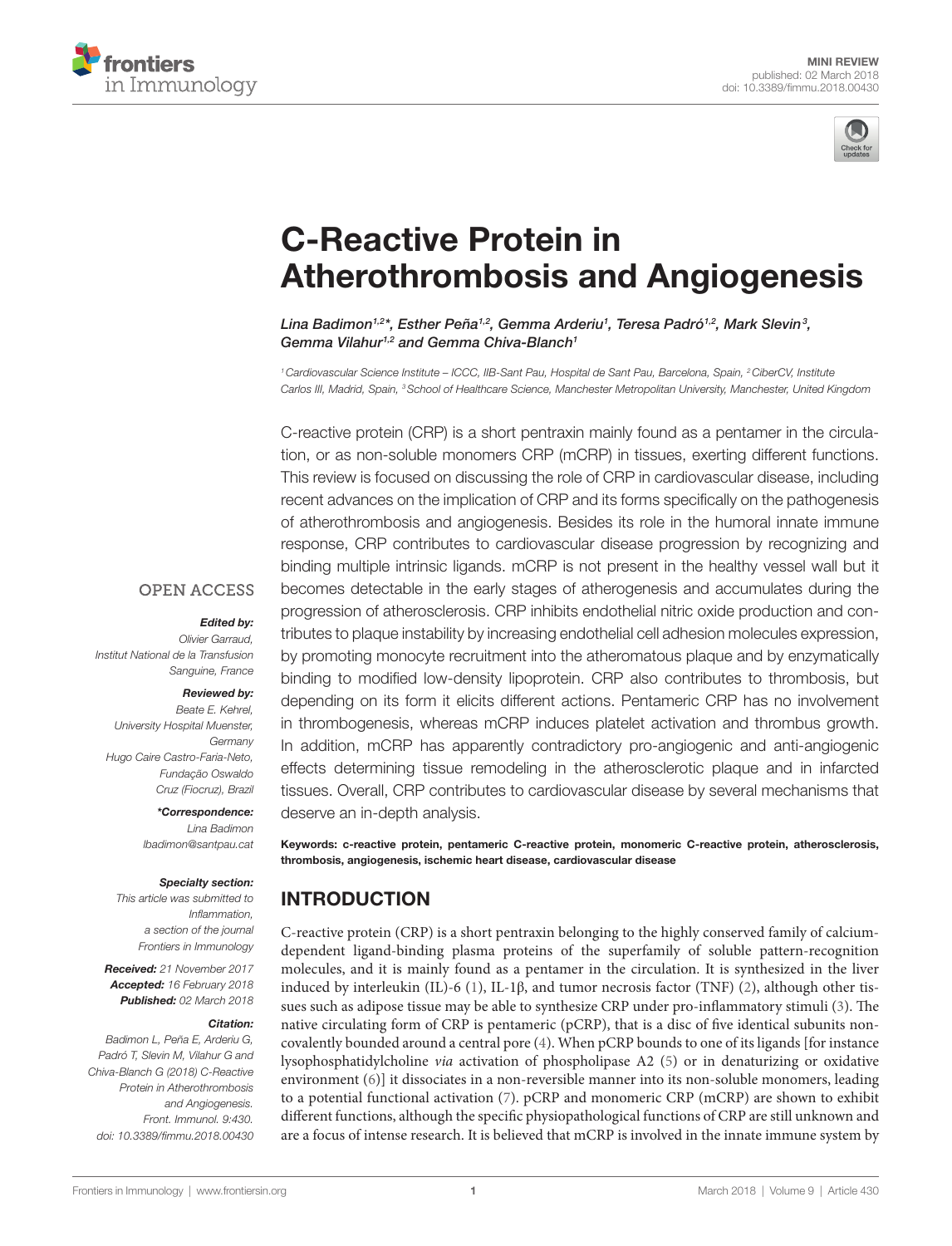activating the complement cascade ([8](#page-4-7)), in angiogenesis [\(9\)](#page-4-8) and in thrombosis ([10\)](#page-4-9), whereas pCRP is mostly released to the circulation after an inflammatory stimuli ([1\)](#page-4-0).

CVD is mainly caused by atherosclerosis, which starts from lipid infiltration in the vessel wall, endothelial dysfunction, and chronic low-grade inflammation causing plaque development that ends with clinical ischemic complications. Levels of pCRP in serum  $\geq$ 3 µg/mL are used in the clinical setting as unspecific marker for inflammation, infection, and tissue injury, associated with an acute-phase response [\(11](#page-4-10)). Indeed, CRP is considered a predictor of future cardiovascular events ([12\)](#page-4-11), and in current guidelines is classified as Class III B level of evidence [\(13\)](#page-5-0), although there are some discrepancies [\(14](#page-5-1)). CRP is a downstream biomarker of elevated IL-1, IL-6, and TNF-α. It can increase 10,000-fold within 6 h and has a half-life of 19 h, and its catabolic rate is independent of its plasma concentration ([15](#page-5-2)). Besides its role in humoral innate immune response, CRP recognizes and binds multiple intrinsic ligands, such as the complement system, resulting in a significant increase in infarct size, cell receptors, apoptotic cells, growth factors, and extracellular matrix components, and thus contributing to cardiovascular disease progression. On those grounds, we aimed to highlight the implication of CRP and its forms on the pathogenesis of atherothrombosis and angiogenesis.

# CRP IN ATHEROTHROMBOSIS

Atherothrombosis is a complex inflammatory pathological process initiated by lipid deposition in the arterial wall with a subsequent recruitment of circulating leukocytes. The growing atheromatous plaque may become unstable and rupture, triggering the formation of a thrombus by accumulation of platelets and coagulation proteins. Occlusive thrombi may eventually induce an ischemic event ([16](#page-5-3)). In this process, inflammation has a pivotal role in all phases, and CRP actively participates by activating the complement system, and inducing apoptosis, vascular cell activation, leukocyte recruitment, lipid accumulation, platelet aggregation, and finally thrombosis ([17\)](#page-5-4). mCRP is detectable in the vessel wall in early stages of atherogenesis but not in healthy vessels, and accumulates during the progression of atherosclerosis, whereas pCRP is not detectable in healthy or atherosclerotic vessels ([18\)](#page-5-5). In this context, complement activation by enzymatically modified low-density lipoprotein (LDL) plays an important role in atherogenesis [\(19\)](#page-5-6). Enzymatic modification of LDL confers the capacity to bind pCRP, and CRP-binding enhances complement activation through C3 cleavage ([20](#page-5-7)). Both pCRP and mCRP are able to activate and amplify the classical pathway of the complement system by interacting with the complement factor C1q, significantly activating C1. Only mCRP is able to interact with complement factor H and C4b-binding protein ([21\)](#page-5-8), thus provoking local inflammatory responses and contributing to the establishment and progression of atherosclerosis or to the tissue damage following myocardial infarction. In addition, pCRP can promote inflammation by binding to modified or oxidized LDL and (non) oxidized phosphatidylcholine from apoptotic cells ([22\)](#page-5-9), promoting the transformation from macrophages to foam cells.

C-reactive protein contributes to endothelial dysfunction and hypertension by inhibiting nitric oxide ([23\)](#page-5-10), increasing endothelin-1 production, and thus impairing endothelial-dependent vascular relaxation ([24](#page-5-11)). In the setting of chronic local inflammation in atherosclerosis, the addition of mCRP to apical but not basolateral surfaces of intact human coronary artery endothelial cell monolayers, upregulated monocyte chemotactic protein (MCP)-1, IL-8, and IL-6 expression and activated endothelial cells through the polarized induction of phospholipase C, p38 mitogen-activated protein kinase, and nuclear factor (NF)-κB signaling pathways [\(25](#page-5-12)). Therefore, tissue-associated mCRP induces endothelial cell activation and dysfunction, and spatial localization is determinant for the highly context-dependent actions of CRP isoforms within vessels.

In addition, pCRP contributes to plaque instability by activating NF-κB and, therefore, increasing endothelial cell adhesion molecules expression such as vascular cellular adhesion molecule-1, vascular E-selectin, and MCP-1 [\(26](#page-5-13), [27](#page-5-14)). pCRP also induces monocyte polarization to M1 and conversion from M2 to M1 phenotype ([2\)](#page-4-1), thus promoting monocyte recruitment into the plaque. Indeed, circulating pCRP binds to the cell membrane of activated, but not resting monocytes ([28\)](#page-5-15), and activated but not resting platelets and apoptotic leukocytes are able to dissociate pCRP to mCRP *via* lysophosphatidylcholine inducing reactive oxygen species (ROS) production and monocyte chemotaxis, activation and adhesion ([18](#page-5-5)), being mCRP and not pCRP the responsible of these effects, even at low concentrations. In neutrophils, mCRP but not pCRP increases IL-8, CD11b/CD18, and superoxide production, and induces endothelial nitric oxide synthase-mediated nitric oxide formation. This leads to enhanced peroxynitrite formation, and to the activation of NF-κB and activator protein (AP)-1 [\(29](#page-5-16)), as well as enhanced neutrophil adhesion to activated endothelial cells [\(30](#page-5-17)), thus aggravating the inflammatory response at injured vascular sites and contributing to plaque destabilization. Overall, mCRP is able to aggravate the preexisting inflammatory response by inducing leukocyte rolling, adhesion, and transmigration to the endothelium and generation of ROS [\(5\)](#page-4-4), which in turn, modifies the structure and ligand recognition function of CRP [\(31\)](#page-5-18).

In addition, CRP also contributes to plaque instability by inducing the expression of metalloproteinases (MMP) 1, 2, and 9 [\(32,](#page-5-19) [33](#page-5-20)). On those grounds, CRP mRNA was detected in potentially vulnerable ulcerated carotid artery plaques but not in hemorrhagic ulcerated plaques independently of the circulating levels of CRP. In non-complicated ulcerated carotid artery plaques, CRP was mainly localized in infiltrated and endothelial cells around areas of newly formed microvessels [\(34](#page-5-21)), potentially contributing to plaque neovascularization and rupture resulting in thrombosis.

C-reactive protein also contributes to thrombosis, but depending on its form it elicits different actions. CRP at 10–100 mg/L is able to increase 75-fold tissue factor (TF) procoagulant activity of monocytes, with a parallel increase in TF antigen levels [\(35](#page-5-22)). CRP at 2–24 mg/L activates both inflammation and coagulation through increasing circulating levels of E-selectin, von Willebrand factor, IL-6, IL-8, serum amyloid A protein, type II secretory phospholipase  $A_2$ , prothrombin F1 +2, D-dimer, and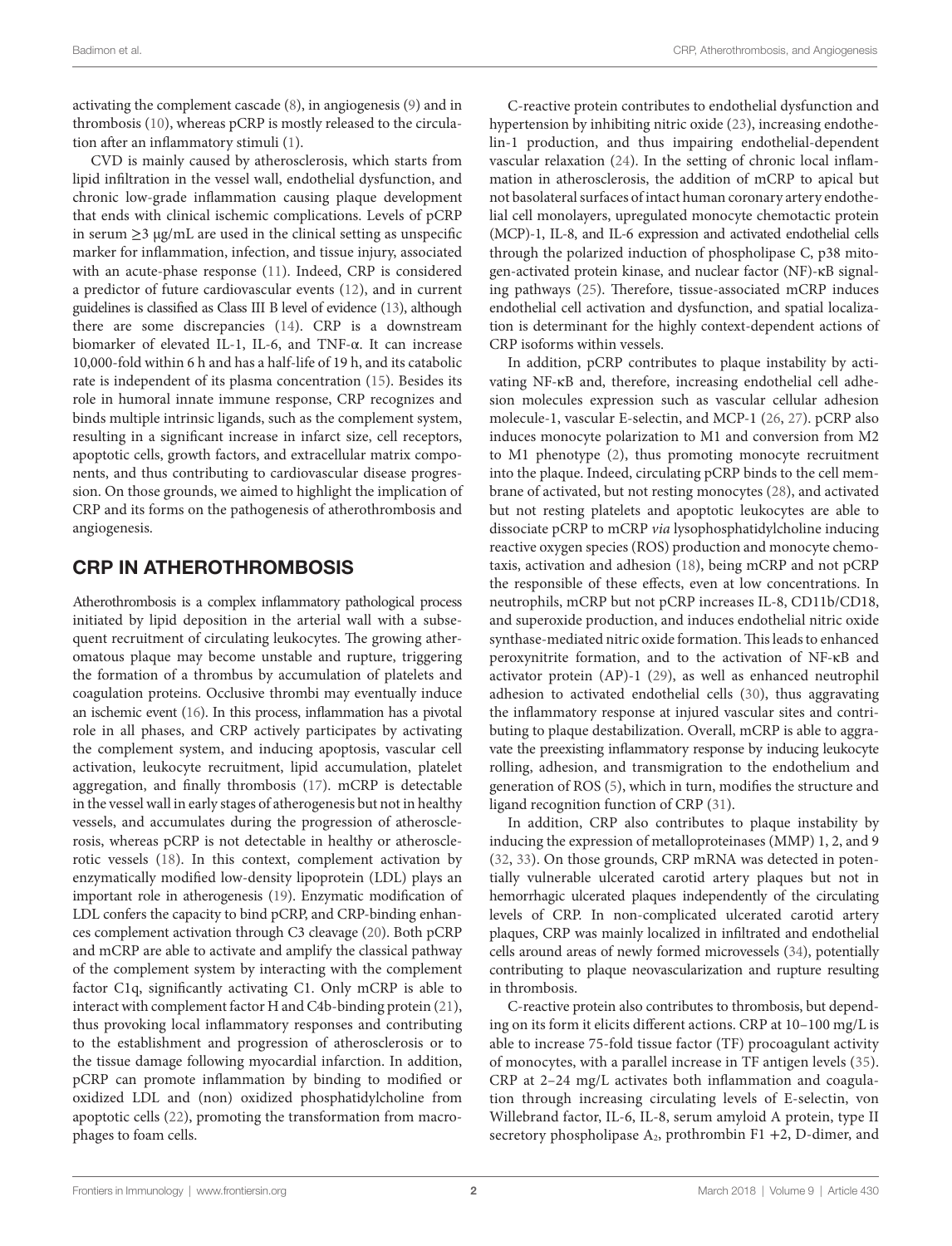plasminogen activator inhibitor type-1 ([36\)](#page-5-23). It has been shown that circulating microvesicles can bind pCRP and dissociate it to mCRP, and patients with myocardial infarction have circulating microvesicles carrying mCRP ([37](#page-5-24)). In addition, pCRP binding to activated cell-derived microvesicles also undergoes a structural change leading to the expression of neoepitopes without disrupting the pentameric symmetry activating the classical complement pathway through C1q binding and enhancing leukocyte recruitment to inflamed tissues ([28\)](#page-5-15). pCRP has no involvement in thrombogenesis, whereas mCRP is able to promote thrombosis by inducing platelet activation ([38](#page-5-25)), platelet adhesion by upregulating P-selectin [\(10\)](#page-4-9), and thrombus growth ([39\)](#page-5-26). Additionally, mCRP has been found in platelet aggregates and stimulates further platelet deposition ([38](#page-5-25)). Blocking glycoprotein IIb-IIIa on activated platelets prevented the dissociation of pCRP to mCRP and reduced platelet deposition at the arterial wall ([38](#page-5-25)).

As depicted in **[Figure 1](#page-2-0)**, the dissociation of pCRP into mCRP could be interpreted as a master switch for the inflammatory processes involved in atherogenesis. Both mCRP bound to phosphorylcholine of activated cell membranes and mCRP present within the advanced atherosclerotic plaque may play a critical role in the further development of the plaque and thrombus formation and propagation upon mechanical or spontaneous atherosclerotic plaque rupture. Nevertheless, it is worth mention that some *ex vivo* experiments suggest anti-atherosclerotic functions of CRP. As previously stated, CRP binds to enzymatically modified LDL at the same binding site as phosphocholine; therefore, it could prevent the formation of foam cells and limit complement activation [\(40,](#page-5-27) [41\)](#page-5-28). Indeed, when CRP binds to lysophosphatidylcholine, this complex triggers a less potent generation of ROS and less activation of the transcription factors AP-1 and NF-κB by macrophages in comparison to free CRP or lysophosphatidylcholine, reducing the pro-atherogenic effects of macrophages [\(42](#page-5-29)). Finally, it has also been shown that CRP also affects the physicochemical properties of LDL and inhibits further oxidation of ox-LDL ([43](#page-5-30), [44\)](#page-5-31), although the mechanism remains unknown. In addition, mCRP has been found to decrease the

uptake of acetylated LDL by endothelial cells independently of CD16, CD32, or the receptor for oxidized LDL [\(45](#page-5-32)).

## CRP IN ISCHEMIA AND ANGIOGENESIS

Monomeric CRP has been involved in ischemic heart disease [\(46\)](#page-5-33), therefore pCRP dissociation to mCRP modulates inflammation in both acute (cardiac ischemia/reperfusion) and chronic (atherosclerosis) inflammatory processes. Local inflammatory response during myocardial ischemia contributes to myocardial damage and infarct size, and plays a major role in angiogenesis and tissue remodeling. Infiltrated macrophages at the border site of the cardiac ischemic lesion express mCRP [\(47](#page-5-34), [48](#page-5-35)), and CRP in monocytes upregulates vascular endothelial growth factor (VEGF)-A expression *in vitro via* binding to its Fc-gamma receptors ([49\)](#page-5-36). In fact, myocardial ischemia activates mCRP expression in myocardial infiltrated macrophages but not in peripheral blood mononuclear cells [\(47](#page-5-34)), and cardiac mCRP expression remains elevated after 1 week of acute myocardial infarction [\(48](#page-5-35)), potentially contributing to cardiac remodeling and in perpetuating and/or amplifying the inflammatory process. Along this line, circulating CRP has been shown to correlate with infarct size and left ventricle remodeling 2 months after percutaneous coronary intervention, and patients with persistent microvascular obstruction presented increased circulating CRP levels 2 days after percutaneous coronary intervention [\(50](#page-6-0)).

Angiogenesis also has a role in plaque instability and disruption, favoring leukocyte and macrophage infiltration in growing atherosclerotic lesions. Indeed, the adventitial *vasa vasorum* facilitates neovascularization related to progression of atherosclerosis [\(51\)](#page-6-1). Although some authors have observed that CRP inhibits VEGF production and angiogenesis [\(23](#page-5-10), [52](#page-6-2)), several studies suggest that mCRP may be a mediator of neovessel formation in the intima of vulnerable plaques, as it has been localized in the adventitia and intimal neovessels from complicated regions of unstable carotid plaques [\(53\)](#page-6-3). In the setting of atherosclerosis, CRP upregulates VEGF expression *via* activating hypoxia

<span id="page-2-0"></span>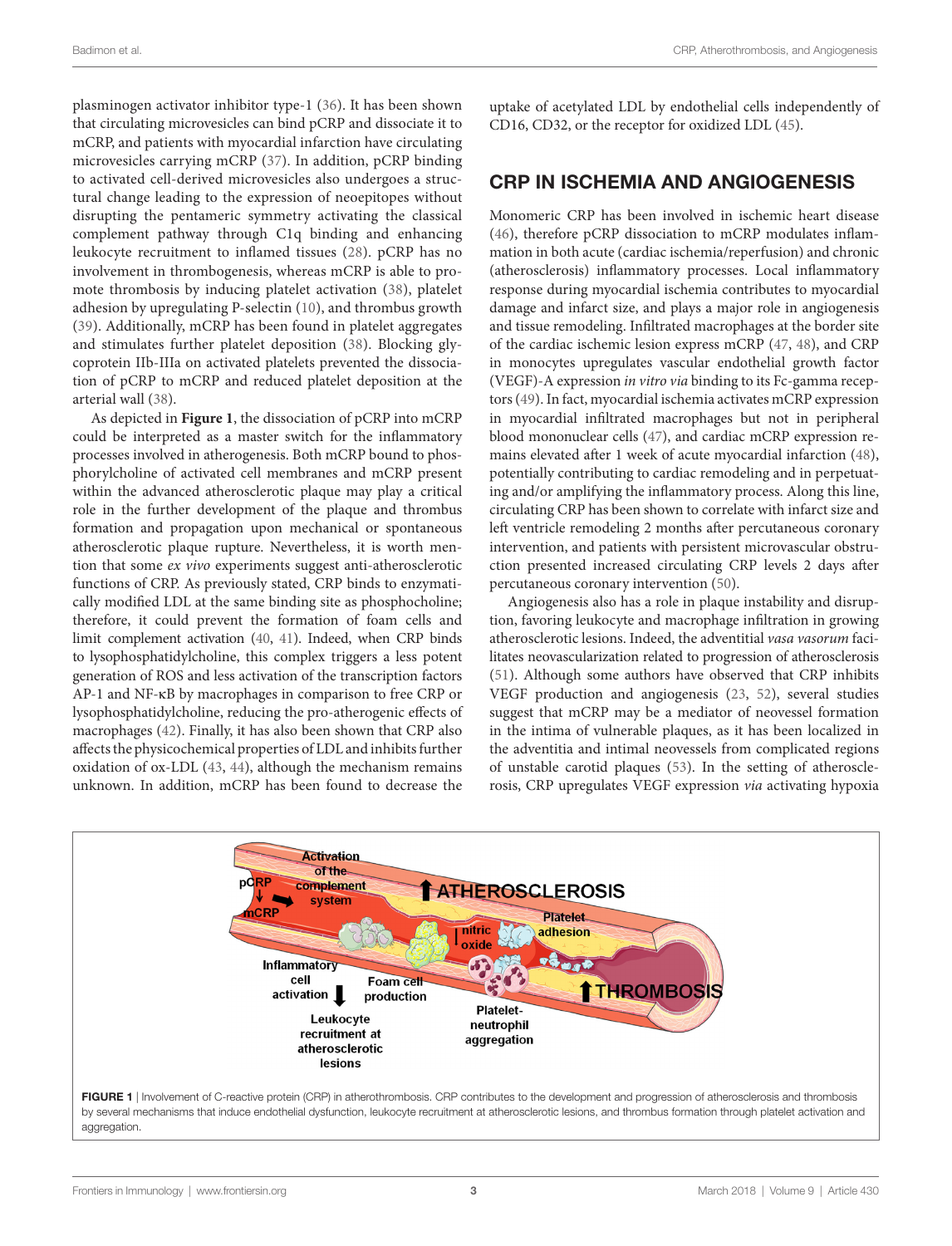inducible factor-1 $\alpha$ , and MMP-2 expression and in adiposederived stem cells, significantly increasing endothelial cell tube formation and *vasa vasorum* proliferation ([54\)](#page-6-4). As previously explained, mCRP has been localized around newly formed microvessels in carotid artery plaques and in peri-infarct regions after an acute ischemic stroke [\(34](#page-5-21), [55](#page-6-5)), promoting angiogenesis and inducing inflammation and increased permeability of abnormally developing microvessels after tissue injury [\(56](#page-6-6)), potentially leading to an increased risk of dementia.

In stroke patients, mCRP colocalized with endoglin (CD105), a marker of angiogenesis in regions of revascularization, and stimulated phosphorylation of extracellular signal-regulated kinase (ERK)1/2, inducing cell migration and formation of tube-like structures independently of the CD16 axis ([55\)](#page-6-5). mCRP exerts potent angiogenic effects on microvascular endothelial cells. CRP dissociates into mCRP on the endothelial cell membrane and mCRP induces angiogenic effects by increasing TF expression and activation of the axis F3-TF-ETS1-CCL2 ([9](#page-4-8)), and by increasing endothelial expression of CD32 and CD64 ([57\)](#page-6-7), thus promoting migration, wound repair, and tube-like formation. In parallel, it has been demonstrated that mCRP has the ability to promote angiogenesis by increasing proliferation, migration, and tube-like structure formation *in vitro* and by stimulating blood vessel formation *in vivo* with the chorioallantoic membrane assay. mCRP induced vascular VEGFR2/KDR, plateletderived growth factor (PDGF-BB), inhibitor of DNA binding/ differentiation-1 (ID1) gene expression, notch family transcription factors (Notch1 and Notch3), and also induced stabilization and maturation of cysteine-rich angiogenic inducer 61 (CYR61/ CCN1), overall playing a central role in the main stages of blood vessel formation and remodeling ([58\)](#page-6-8). Along this line, mCRP induces Notch-3 and N-cadherin expression and downregulates VE-cadherin expression. mCRP and Notch-3 act in a co-operative manner in vascular endothelial cells, exerting a role in the remodeling and maturation of the vascular development by increasing endothelial cell proliferation, migration, and tube formation and also stabilizing vascular structures through modulating VE-cadherin and N-cadherin expression ([59\)](#page-6-9). On the other hand, CRP has several deleterious effects on endothelial

progenitor cells, which account for about 26% of endothelial cells in newly formed blood vessels ([60\)](#page-6-10), by decreasing their survival and inducing apoptosis, by impairing their differentiation through the inhibition of the expression of tyrosine-protein kinase receptor for angiopoietin (Tie)-2, endothelial cell-specific lectin, and VE-cadherin, and by impairing nitric oxide-dependant angiogenesis *via* decreasing endothelial nitric oxide synthase ([61,](#page-6-11) [62](#page-6-12)). Therefore, as depicted in **[Figure 2](#page-3-0)**, angiogenesis plays a dual role in CVD progression, and further research should focus on the mechanisms by which CRP may contribute to the atherosclerotic process and/or tissue repair.

# CRP AND CVD PROGNOSIS

Although CRP response is unspecific and is triggered by many disorders unrelated to cardiovascular disease, mathematical models that incorporate high-sensitivity CRP (hsCRP) improve CV risk prediction. Increased levels of CRP strongly predict the thrombotic complications of atherosclerosis, principally myocardial infarction [\(1\)](#page-4-0) and its adverse outcomes such as left ventricular failure, cardiac death, and ventricle rupture ([7\)](#page-4-6). In fact, CRP may have a role in risk stratification of patients with established CVD. hsCRP levels  $> 3$  mg/L are predictive of major adverse cardiac events at 1 year, and are also associated with higher coronary plaque burden and volume [\(63](#page-6-13)). In addition, low, average and high CV risk categories can be stratified by hsCRP levels  $(<1.0, 1.0$  to 3.0, and  $>3.0$  mg/L, respectively) [\(64](#page-6-14)), and in the general population CRP levels are able to independently predict the risk of all-cause and cardiovascular mortality [\(65](#page-6-15)).

In subjects at intermediate risk of CVD, incorporation of CRP to a model of assessment of CV risk improves the prognostic power for myocardial infarction presentation ([66\)](#page-6-16), and could help prevent 1 additional CV event in 10 years from 400-500 screened subjects [\(12](#page-4-11)). In patients with previous CVD and in asymptomatic subjects, hsCRP was a moderated predictor of coronary heart disease at the long term [\(67](#page-6-17)). In fact, the combination of troponin I, N-terminal pro-brain natriuretic peptide (NT pro-BNP), cystatin C and CRP improved significantly the risk stratification for cardiovascular death [\(68](#page-6-18)). In patients with



<span id="page-3-0"></span>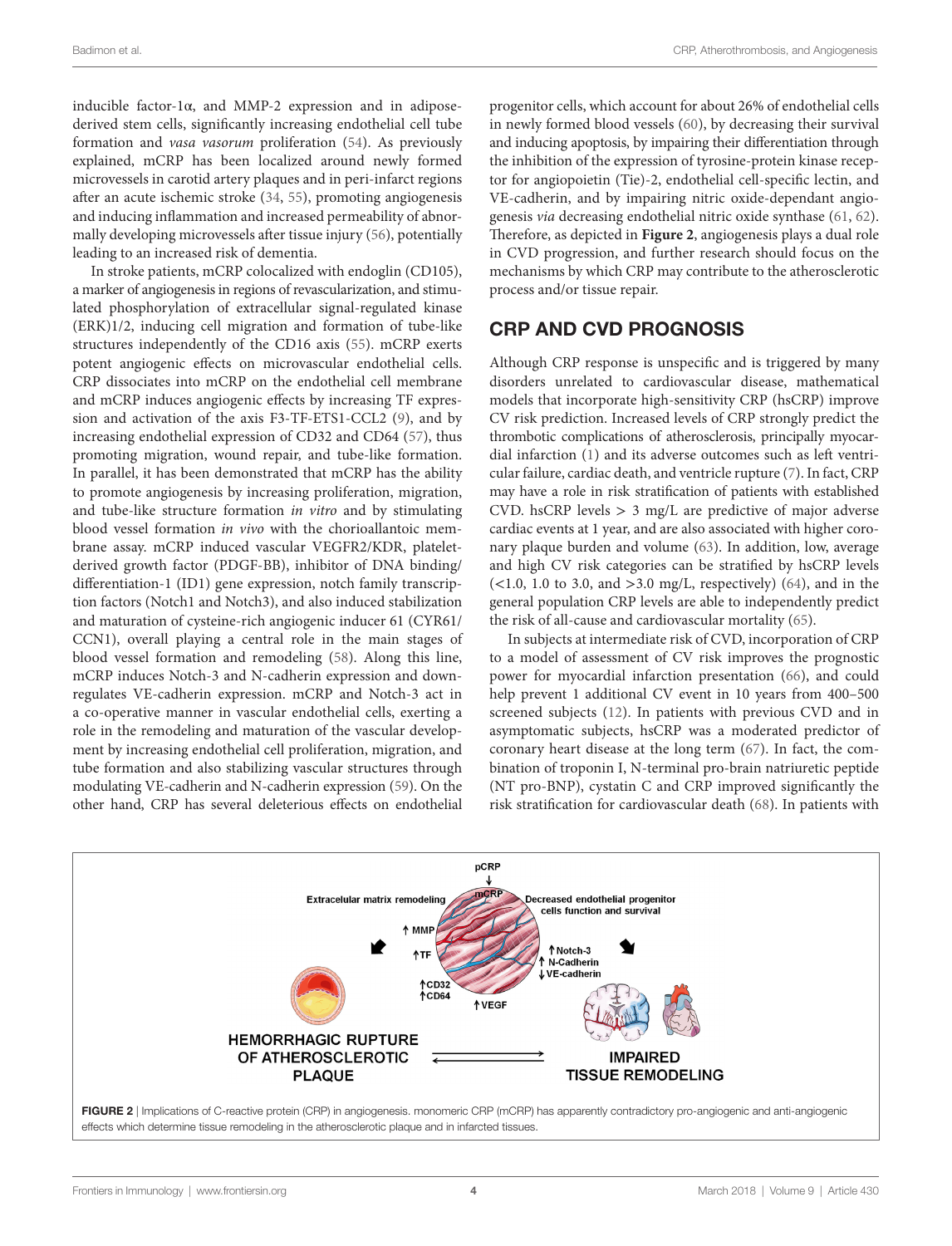stable and unstable angina, elevated CRP levels are predictive of future coronary events ([69\)](#page-6-19). Indeed, in ST-elevation myocardial infarction patients CRP levels predicted heart failure and cardiovascular mortality the year after the CV event [\(70](#page-6-20)), and in patients with non-ST-elevation myocardial infarction, in-hospital mortality was four times higher in patients with a CRP > 10 mg/L compared to patients with <3 mg/L CRP levels, and this association persisted at the long term ([71\)](#page-6-21).

High-sensitivity CRP can be quantified by immunonephelometry sensitized techniques routinely used to measure circulating pCRP with a lower detection limit than former procedures. However, as stated in this review it is unlikely that circulating pCRP elicit a direct role in CHD progression [\(7\)](#page-4-6), because no major prothrombotic or pro-inflammatory effects have been found for circulating pCRP, and no association between genetically elevated CRP and risk of CHD has been found [\(72](#page-6-22)). Therefore, it seems plausible that mCRP would be the responsible for the observed associations between CRP and CVD.

## **CONCLUSION**

As reviewed, mCRP is a potential regulator of signaling pathways associated with thrombosis, angiogenesis, and inflammation. The ability of CRP to bind and interact with multiple ligands underscores its implication in different steps of atherosclerosis and CVD. CRP contributes to atherosclerosis progression by exerting pro-inflammatory effects, modulating the innate immune response and activating the complement system, promoting platelet activation, thrombus formation, vascular remodeling, and angiogenesis. However, whether CRP acts as regulator or amplifier of the innate immune response remains to be fully elucidated. Determining whether increased pCRP production merely reflects atherosclerosis or does indeed participate in its pathogenesis and complications is of utmost importance in order to definitively consider hsCRP as a clinical biomarker of CVD.

The study of the molecular mechanisms by which CRP contributes to atherothrombosis, angiogenesis, and CVD has a major pitfall. Human CRP does not interact with C1q in mice,

## **REFERENCES**

- <span id="page-4-0"></span>1. Pepys MB, Hirschfield GM. C-reactive protein: a critical update. *J Clin Invest* (2003) 111:1805–12. doi[:10.1172/JCI18921](https://doi.org/10.1172/JCI18921)
- <span id="page-4-1"></span>2. Devaraj S, Jialal I. C-reactive protein polarizes human macrophages to an M1 phenotype and inhibits transformation to the M2 phenotype. *Arterioscler Thromb Vasc Biol* (2011) 31:1397–402. doi:[10.1161/ATVBAHA.111.225508](https://doi.org/10.1161/ATVBAHA.111.225508)
- <span id="page-4-2"></span>3. Calabro P, Chang DW, Willerson JT, Yeh ETH. Release of C-reactive protein in response to inflammatory cytokines by human adipocytes: linking obesity to vascular inflammation. *J Am Coll Cardiol* (2005) 46:1112–3. doi:[10.1016/j.](https://doi.org/10.1016/j.jacc.2005.06.017) [jacc.2005.06.017](https://doi.org/10.1016/j.jacc.2005.06.017)
- <span id="page-4-3"></span>4. Thompson D, Pepys MB, Wood SP. The physiological structure of human C-reactive protein and its complex with phosphocholine. *Structure* (1999) 7:169–77. doi[:10.1016/S0969-2126\(99\)80023-9](https://doi.org/10.1016/S0969-2126(99)80023-9)
- <span id="page-4-4"></span>5. Thiele JR, Habersberger J, Braig D, Schmidt Y, Goerendt K, Maurer V, et al. Dissociation of pentameric to monomeric C-reactive protein localizes and aggravates inflammation: in vivo proof of a powerful proinflammatory mechanism and a new anti-inflammatory strategy. *Circulation* (2014) 130:35–50. doi:[10.1161/CIRCULATIONAHA.113.007124](https://doi.org/10.1161/CIRCULATIONAHA.113.007124)
- <span id="page-4-5"></span>6. Potempa LA, Siegel JN, Fiedel BA, Potempa RT, Gewurz H. Expression, detection and assay of a neoantigen (Neo-CRP) associated with a free, human

and mice do not produce large amounts of CRP after an inflammatory stimuli [\(46](#page-5-33)). The study of CRP function has largely been performed with administration of exogenous, heterologous CRP or with mice transgenic for rabbit or human CRP. Therefore, caution should be taken when extrapolating from animal models to humans, and more research toward a more appropriate animal model is still warranted. Taking this into consideration, further research is required in order to differentially characterize the roles of CRP isoforms (pCRP, facilitator, versus mCRP, effector) in CVD onset and progression, and the binding ligands to circulating pCRP which can lead to CRP dissociation and induction of local inflammation in order to develop more potent and orally bioavailable "CRP inhibitors" for the treatment of inflammation and atherosclerosis.

# AUTHOR CONTRIBUTIONS

GC-B prepared the main body of the manuscript and figures. EP, GA, TP, MS, and GV wrote different sections of the manuscript. LB revised and prepared the manuscript. All authors listed critically revised the paper for intellectual content.

# ACKNOWLEDGMENTS

The authors thank the Fundació d'Investigació Cardiovascular (FIC)-Fundacion Jesús Serra, Barcelona, Spain, for their continuous support.

# FUNDING

GC-B is a Juan de la Cierva- Incorporación Postdoctoral Fellow (IJCI-2015-26358) from the Spanish Ministry of Economy and Competitiveness (MINECO), Spain. This work was supported by grants from Spanish Ministry of Economy and Competitiveness of Science [SAF2016-76819-R to LB]; Institute of Health Carlos III, ISCIII [TERCEL—RD16/0011/0018 and CIBERCV CB16/11/0041 to LB]; and FEDER "Una Manera de Hacer Europa."

<span id="page-4-6"></span>C-reactive protein subunit. *Mol Immunol* (1987) 24:531–41. doi[:10.1016/](https://doi.org/10.1016/0161-5890(87)90028-9) [0161-5890\(87\)90028-9](https://doi.org/10.1016/0161-5890(87)90028-9)

- 7. Strang F, Schunkert H. C-reactive protein and coronary heart disease: all said—is not it? *Mediators Inflamm* (2014) 2014:1–7. doi:[10.1155/2014/757123](https://doi.org/10.1155/2014/757123)
- <span id="page-4-7"></span>8. Hakobyan S, Harris CL, van den Berg CW, Fernandez-Alonso MC, de Jorge EG, de Cordoba SR, et al. Complement factor H binds to denatured rather than to native pentameric C-reactive protein. *J Biol Chem* (2008) 283:30451–60. doi:[10.1074/jbc.M803648200](https://doi.org/10.1074/jbc.M803648200)
- <span id="page-4-8"></span>9. Peña E, de la Torre R, Arderiu G, Slevin M, Badimon L. mCRP triggers angiogenesis by inducing F3 transcription and TF signalling in microvascular endothelial cells. *Thromb Haemost* (2016) 117:357–70. doi:[10.1160/TH16-07-0524](https://doi.org/10.1160/TH16-07-0524)
- <span id="page-4-9"></span>10. Molins B, Pena E, Vilahur G, Mendieta C, Slevin M, Badimon L. C-reactive protein isoforms differ in their effects on thrombus growth. *Arterioscler Thromb Vasc Biol* (2008) 28:2239–46. doi:[10.1161/ATVBAHA.108.174359](https://doi.org/10.1161/ATVBAHA.108.174359)
- <span id="page-4-10"></span>11. Koenig W. High-sensitivity C-reactive protein and atherosclerotic disease: from improved risk prediction to risk-guided therapy. *Int J Cardiol* (2013) 168:5126–34. doi:[10.1016/j.ijcard.2013.07.113](https://doi.org/10.1016/j.ijcard.2013.07.113)
- <span id="page-4-11"></span>12. Emerging Risk Factors Collaboration, Kaptoge S, Di Angelantonio E, Pennells L, Wood AM, White IR, et al. C-reactive protein, fibrinogen, and cardiovascular disease prediction. *N Engl J Med* (2012) 367:1310–20. doi:[10.1056/NEJMoa1107477](https://doi.org/10.1056/NEJMoa1107477)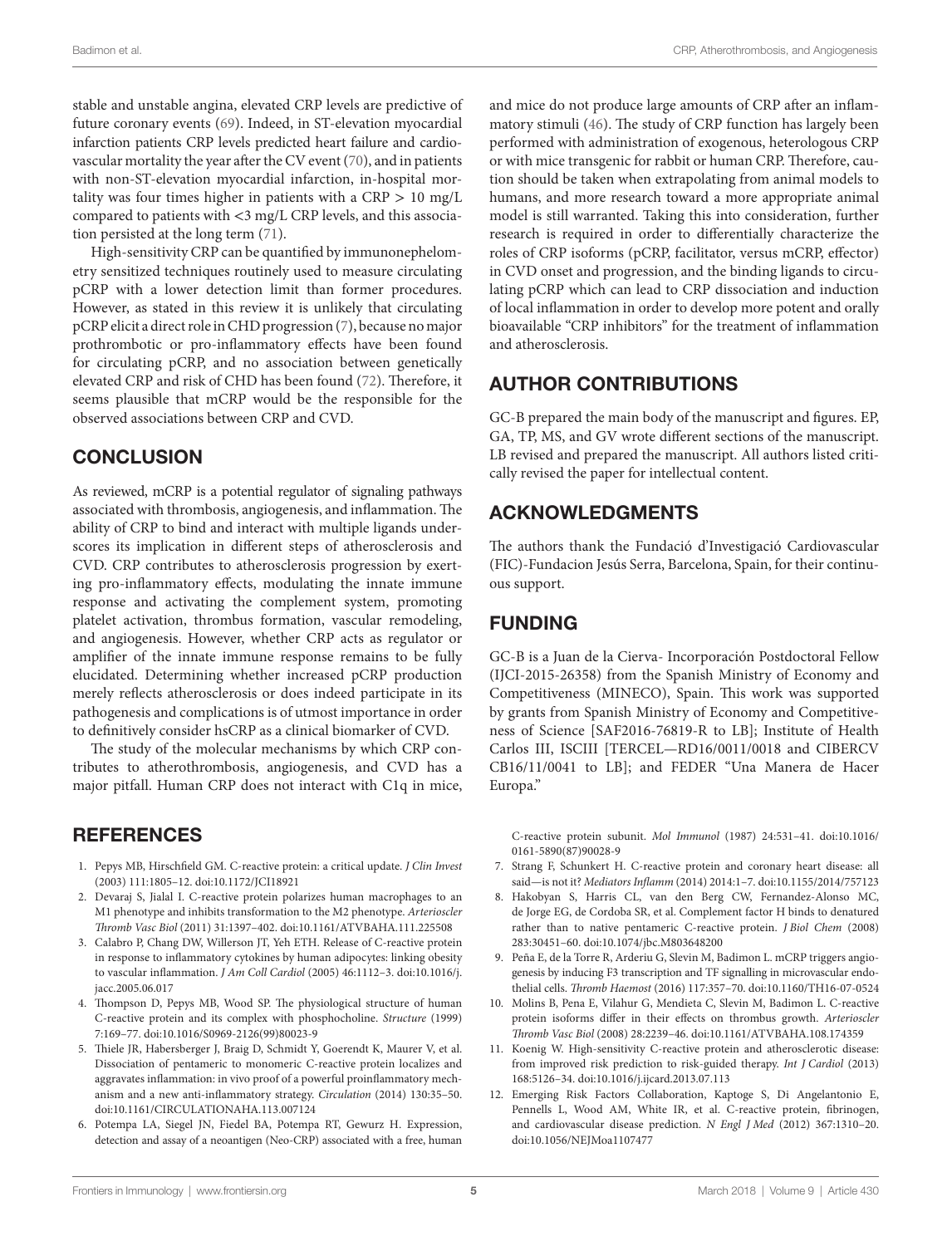- <span id="page-5-0"></span>13. Piepoli MF, Hoes AW, Agewall S, Albus C, Brotons C, Catapano AL, et al. 2016 European guidelines on cardiovascular disease prevention in clinical practice. *Eur Heart J* (2016) 37:2315–81. doi[:10.1093/eurheartj/ehw106](https://doi.org/10.1093/eurheartj/ehw106)
- <span id="page-5-1"></span>14. Yousuf O, Mohanty BD, Martin SS, Joshi PH, Blaha MJ, Nasir K, et al. High-sensitivity C-reactive protein and cardiovascular disease: a resolute belief or an elusive link? *J Am Coll Cardiol* (2013) 62:397–408. doi[:10.1016/J.](https://doi.org/10.1016/J.JACC.2013.05.016) [JACC.2013.05.016](https://doi.org/10.1016/J.JACC.2013.05.016)
- <span id="page-5-2"></span>15. Vigushin DM, Pepys MB, Hawkins PN. Metabolic and scintigraphic studies of radioiodinated human C-reactive protein in health and disease. *J Clin Invest* (1993) 91:1351–7. doi[:10.1172/JCI116336](https://doi.org/10.1172/JCI116336)
- <span id="page-5-3"></span>16. Badimon L, Suades R, Crespo J, Padro T, Chiva-Blanch G. Diet, microparticles and atherothrombosis. *Front Biosci (Landmark Ed)* (2018) 23:432–57. doi:[10.2741/4598](https://doi.org/10.2741/4598)
- <span id="page-5-4"></span>17. Daigo K, Inforzato A, Barajon I, Garlanda C, Bottazzi B, Meri S, et al. Pentraxins in the activation and regulation of innate immunity. *Immunol Rev* (2016) 274:202–17. doi:[10.1111/imr.12476](https://doi.org/10.1111/imr.12476)
- <span id="page-5-5"></span>18. Eisenhardt SU, Habersberger J, Murphy A, Chen Y-C, Woollard KJ, Bassler N, et al. Dissociation of pentameric to monomeric C-reactive protein on activated platelets localizes inflammation to atherosclerotic plaques. *Circ Res* (2009) 105:128–37. doi:[10.1161/CIRCRESAHA.108.190611](https://doi.org/10.1161/CIRCRESAHA.108.190611)
- <span id="page-5-6"></span>19. Schmiedt W, Kinscherf R, Deigner HP, Kamencic H, Nauen O, Kilo J, et al. Complement C6 deficiency protects against diet-induced atherosclerosis in rabbits. *Arterioscler Thromb Vasc Biol* (1998) 18:1790–5. doi[:10.1161/01.](https://doi.org/10.1161/01.ATV.18.11.1790) [ATV.18.11.1790](https://doi.org/10.1161/01.ATV.18.11.1790)
- <span id="page-5-7"></span>20. Bhakdi S, Torzewski M, Klouche M, Hemmes M. Complement and atherogenesis: binding of CRP to degraded, nonoxidized LDL enhances complement activation. *Arterioscler Thromb Vasc Biol* (1999) 19:2348–54. doi[:10.1161/01.](https://doi.org/10.1161/01.ATV.19.10.2348) [ATV.19.10.2348](https://doi.org/10.1161/01.ATV.19.10.2348)
- <span id="page-5-8"></span>21. Bíró A, Rovó Z, Papp D, Cervenak L, Varga L, Füst G, et al. Studies on the interactions between C-reactive protein and complement proteins. *Immunology* (2007) 121:40–50. doi[:10.1111/j.1365-2567.2007.02535.x](https://doi.org/10.1111/j.1365-2567.2007.02535.x)
- <span id="page-5-9"></span>22. Chang M-K, Binder CJ, Torzewski M, Witztum JL. C-reactive protein binds to both oxidized LDL and apoptotic cells through recognition of a common ligand: phosphorylcholine of oxidized phospholipids. *Proc Natl Acad Sci U S A* (2002) 99:13043–8. doi:[10.1073/pnas.192399699](https://doi.org/10.1073/pnas.192399699)
- <span id="page-5-10"></span>23. Verma S, Wang C-H, Li S-H, Dumont AS, Fedak PWM, Badiwala MV, et al. A self-fulfilling prophecy: C-reactive protein attenuates nitric oxide production and inhibits angiogenesis. *Circulation* (2002) 106:913–9. doi[:10.1161/](https://doi.org/10.1161/01.CIR.0000029802.88087.5E) [01.CIR.0000029802.88087.5E](https://doi.org/10.1161/01.CIR.0000029802.88087.5E)
- <span id="page-5-11"></span>24. Guan H, Wang P, Hui R, Edin ML, Zeldin DC, Wang DW. Adeno-associated virus-mediated human C-reactive protein gene delivery causes endothelial dysfunction and hypertension in rats. *Clin Chem* (2009) 55:274–84. doi:[10.1373/clinchem.2008.115857](https://doi.org/10.1373/clinchem.2008.115857)
- <span id="page-5-12"></span>25. Li H-Y, Wang J, Wu Y-X, Zhang L, Liu Z-P, Filep JG, et al. Topological localization of monomeric C-reactive protein determines proinflammatory endothelial cell responses. *J Biol Chem* (2014) 289:14283–90. doi:[10.1074/jbc.](https://doi.org/10.1074/jbc.M114.555318) [M114.555318](https://doi.org/10.1074/jbc.M114.555318)
- <span id="page-5-13"></span>26. Hattori Y, Matsumura M, Kasai K. Vascular smooth muscle cell activation by C-reactive protein. *Cardiovasc Res* (2003) 58:186–95. doi[:10.1016/](https://doi.org/10.1016/S0008-6363(02)00855-6) [S0008-6363\(02\)00855-6](https://doi.org/10.1016/S0008-6363(02)00855-6)
- <span id="page-5-14"></span>27. Kawanami D, Maemura K, Takeda N, Harada T, Nojiri T, Saito T, et al. C-reactive protein induces VCAM-1 gene expression through NF-κB activation in vascular endothelial cells. *Atherosclerosis* (2006) 185:39–46. doi:[10.1016/J.ATHEROSCLEROSIS.2005.01.057](https://doi.org/10.1016/J.ATHEROSCLEROSIS.2005.01.057)
- <span id="page-5-15"></span>28. Braig D, Nero TL, Koch H-G, Kaiser B, Wang X, Thiele JR, et al. Transitional changes in the CRP structure lead to the exposure of proinflammatory binding sites. *Nat Commun* (2017) 8:14188. doi[:10.1038/ncomms14188](https://doi.org/10.1038/ncomms14188)
- <span id="page-5-16"></span>29. Khreiss T, József L, Potempa LA, Filep JG. Loss of pentameric symmetry in C-reactive protein induces interleukin-8 secretion through peroxynitrite signaling in human neutrophils. *Circ Res* (2005) 97:690–7. doi[:10.1161/01.](https://doi.org/10.1161/01.RES.0000183881.11739.CB) [RES.0000183881.11739.CB](https://doi.org/10.1161/01.RES.0000183881.11739.CB)
- <span id="page-5-17"></span>30. Zouki C, Haas B, Chan JS, Potempa LA, Filep JG. Loss of pentameric symmetry of C-reactive protein is associated with promotion of neutrophilendothelial cell adhesion. *J Immunol* (2001) 167:5355–61. doi[:10.4049/](https://doi.org/10.4049/jimmunol.167.9.5355) [jimmunol.167.9.5355](https://doi.org/10.4049/jimmunol.167.9.5355)
- <span id="page-5-18"></span>31. Singh SK, Thirumalai A, Pathak A, Ngwa DN, Agrawal A. Functional transformation of C-reactive protein by hydrogen peroxide. *J Biol Chem* (2017) 292:3129–36. doi[:10.1074/jbc.M116.773176](https://doi.org/10.1074/jbc.M116.773176)
- <span id="page-5-19"></span>32. Cimmino G, Ragni M, Cirillo P, Petrillo G, Loffredo F, Chiariello M, et al. C-reactive protein induces expression of matrix metalloproteinase-9: a possible link between inflammation and plaque rupture. *Int J Cardiol* (2013) 168:981–6. doi:[10.1016/j.ijcard.2012.10.040](https://doi.org/10.1016/j.ijcard.2012.10.040)
- <span id="page-5-20"></span>33. Doronzo G, Russo I, Mattiello L, Trovati M, Anfossi G. C-reactive protein increases matrix metalloproteinase-2 expression and activity in cultured human vascular smooth muscle cells. *J Lab Clin Med* (2005) 146(5):287–98. doi:[10.1016/j.lab.2005.07.010](https://doi.org/10.1016/j.lab.2005.07.010)
- <span id="page-5-21"></span>34. Krupinski J, Turu MM, Martinez-Gonzalez J, Carvajal A, Juan-Babot JO, Iborra E, et al. Endogenous expression of C-reactive protein is increased in active (ulcerated noncomplicated) human carotid artery plaques. *Stroke* (2006) 37:1200–4. doi[:10.1161/01.STR.0000217386.37107.be](https://doi.org/10.1161/01.STR.0000217386.37107.be)
- <span id="page-5-22"></span>35. Cermak J, Key NS, Bach RR, Balla J, Jacob HS, Vercellotti GM. C-reactive protein induces human peripheral blood monocytes to synthesize tissue factor. *Blood* (1993) 82:513–20.
- <span id="page-5-23"></span>36. Bisoendial RJ, Kastelein JJP, Levels JHM, Zwaginga JJ, van den Bogaard B, Reitsma PH, et al. Activation of inflammation and coagulation after infusion of C-reactive protein in humans. *Circ Res* (2005) 96:714–6. doi[:10.1161/01.](https://doi.org/10.1161/01.RES.0000163015.67711.AB) [RES.0000163015.67711.AB](https://doi.org/10.1161/01.RES.0000163015.67711.AB)
- <span id="page-5-24"></span>37. Habersberger J, Strang F, Scheichl A, Htun N, Bassler N, Merivirta R-M, et al. Circulating microparticles generate and transport monomeric C-reactive protein in patients with myocardial infarction. *Cardiovasc Res* (2012) 96: 64–72. doi[:10.1093/cvr/cvs237](https://doi.org/10.1093/cvr/cvs237)
- <span id="page-5-25"></span>38. de la Torre R, Peña E, Vilahur G, Slevin M, Badimon L. Monomerization of C-reactive protein requires glycoprotein IIb-IIIa activation: pentraxins and platelet deposition. *J Thromb Haemost* (2013) 11:2048–58. doi[:10.1111/](https://doi.org/10.1111/jth.12415) [jth.12415](https://doi.org/10.1111/jth.12415)
- <span id="page-5-26"></span>39. Boncler M, Rywaniak J, Szymański J, Potempa LA, Rychlik B, Watała C. Modified C-reactive protein interacts with platelet glycoprotein Ibα. *Pharmacol Rep* (2011) 63:464–75. doi[:10.1016/S1734-1140\(11\)70513-8](https://doi.org/10.1016/S1734-1140(11)70513-8)
- <span id="page-5-27"></span>40. Singh SK, Suresh MV, Prayther DC, Moorman JP, Rusiñol AE, Agrawal A. C-reactive protein-bound enzymatically modified low-density lipoprotein does not transform macrophages into foam cells. *J Immunol* (2008) 180: 4316–22. doi[:10.4049/JIMMUNOL.180.6.4316](https://doi.org/10.4049/JIMMUNOL.180.6.4316)
- <span id="page-5-28"></span>41. Bhakdi S, Torzewski M, Paprotka K, Schmitt S, Barsoom H, Suriyaphol P, et al. Possible protective role for C-reactive protein in atherogenesis: complement activation by modified lipoproteins halts before detrimental terminal sequence. *Circulation* (2004) 109:1870–6. doi[:10.1161/01.CIR.0000124228.08972.26](https://doi.org/10.1161/01.CIR.0000124228.08972.26)
- <span id="page-5-29"></span>42. Chang M-K, Hartvigsen K, Ryu J, Kim Y, Han K. The pro-atherogenic effects of macrophages are reduced upon formation of a complex between C-reactive protein and lysophosphatidylcholine. *J Inflamm* (2012) 9:42. doi:[10.1186/1476-9255-9-42](https://doi.org/10.1186/1476-9255-9-42)
- <span id="page-5-30"></span>43. Nayeri H, Naderi GA, Moghadam MS, Mohamadzadeh S, Boshtam M, Dinani NJ, et al. Effect of CRP on some of the in vitro physicochemical properties of LDL. *ARYA Atheroscler* (2010) 6:85–9. doi:[10.22122/arya.v6i3.213](https://doi.org/10.22122/arya.v6i3.213)
- <span id="page-5-31"></span>44. Rufail ML, Ramage SC, van Antwerpen R. C-reactive protein inhibits in vitro oxidation of low-density lipoprotein. *FEBS Lett* (2006) 580:5155–60. doi:[10.1016/j.febslet.2006.08.045](https://doi.org/10.1016/j.febslet.2006.08.045)
- <span id="page-5-32"></span>45. Schwedler SB, Hansen-Hagge T, Reichert M, Schmiedeke D, Schneider R, Galle J, et al. Monomeric C-reactive protein decreases acetylated LDL uptake in human endothelial cells. *Clin Chem* (2009) 55:1728–31. doi[:10.1373/](https://doi.org/10.1373/CLINCHEM.2009.125732) [CLINCHEM.2009.125732](https://doi.org/10.1373/CLINCHEM.2009.125732)
- <span id="page-5-33"></span>46. Vilahur G, Badimon L. Biological actions of pentraxins. *Vascul Pharmacol* (2015) 73:38–44. doi[:10.1016/j.vph.2015.05.001](https://doi.org/10.1016/j.vph.2015.05.001)
- <span id="page-5-34"></span>47. Vilahur G, Hernández-Vera R, Molins B, Casaní L, Duran X, Padró T, et al. Short-term myocardial ischemia induces cardiac modified C-reactive protein expression and proinflammatory gene (cyclo-oxygenase-2, monocyte chemoattractant protein-1, and tissue factor) upregulation in peripheral blood mononuclear cells. *J Thromb Haemost* (2009) 7:485–93. doi[:10.1111/](https://doi.org/10.1111/j.1538-7836.2008.03244.x) [j.1538-7836.2008.03244.x](https://doi.org/10.1111/j.1538-7836.2008.03244.x)
- <span id="page-5-35"></span>48. Vilahur G, Juan-Babot O, Peña E, Oñate B, Casaní L, Badimon L. Molecular and cellular mechanisms involved in cardiac remodeling after acute myocardial infarction. *J Mol Cell Cardiol* (2011) 50:522–33. doi[:10.1016/J.](https://doi.org/10.1016/J.YJMCC.2010.12.021) [YJMCC.2010.12.021](https://doi.org/10.1016/J.YJMCC.2010.12.021)
- <span id="page-5-36"></span>49. Bello G, Cailotto F, Hanriot D, Kolopp-Sarda M-N, Latger-Cannard V, Hess K, et al. C-reactive protein (CRP) increases VEGF-A expression in monocytic cells via a PI3-kinase and ERK 1/2 signaling dependent pathway. *Atherosclerosis* (2008) 200:286–93. doi[:10.1016/j.atherosclerosis.2007.12.046](https://doi.org/10.1016/j.atherosclerosis.2007.12.046)